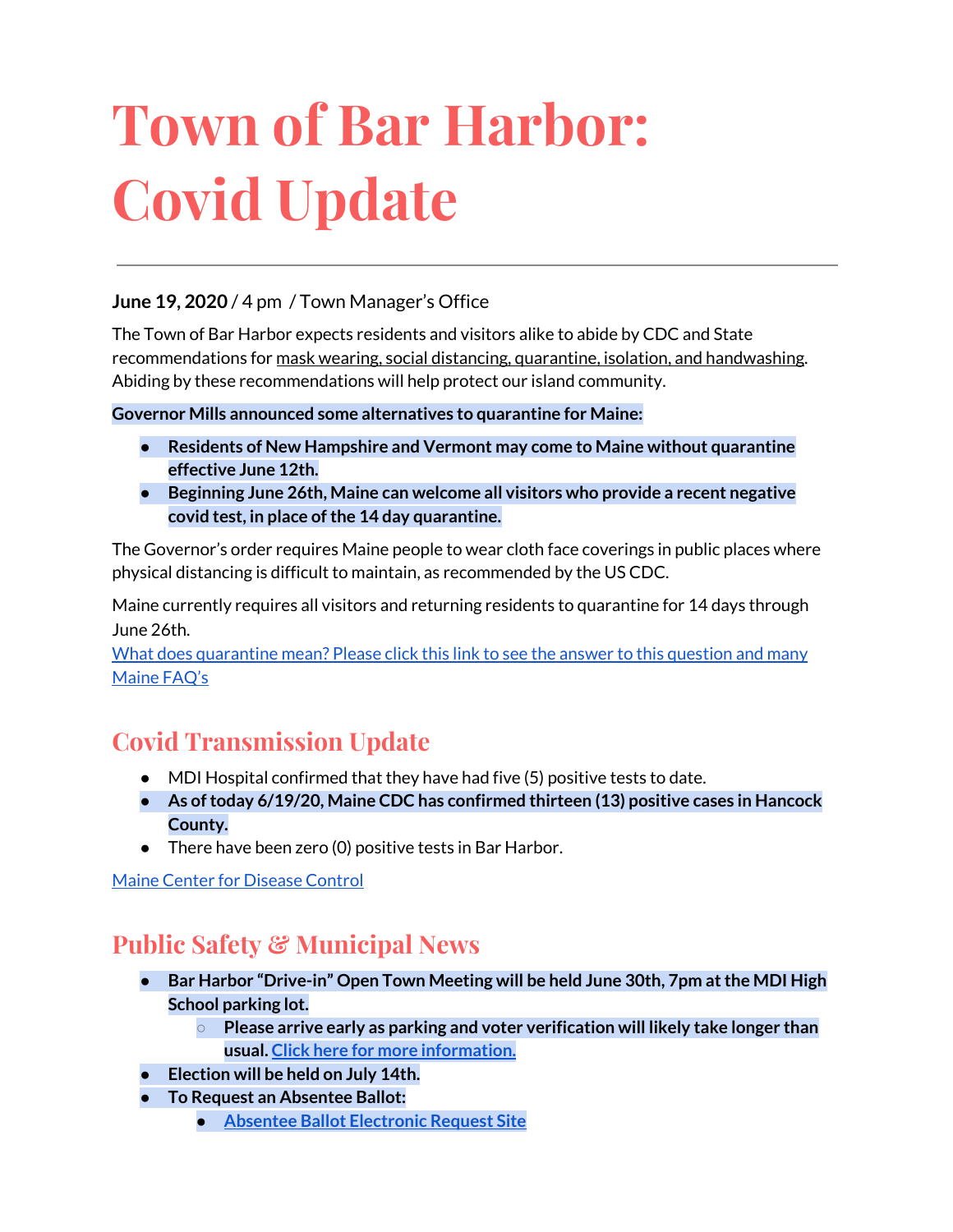- **● Mail-in [Absentee](http://www.barharbormaine.gov/DocumentCenter/View/4119/Absentee-Ballot-Request-Form-20200714) Ballot Request Form**
- **● The voter may callthe Clerk's office at 207-288-4098 to request a ballot**
- **● Joint Forum with Town of Mount Desert"***How We Police in Mount Desert and Bar Harbor***"**
	- **○ Discussion of Policy, Training, Use of Force, and Community Programs**
	- **○ On Zoom, July 7th from 6-7:30pm**
- **● Community Covid 19 Forum :"***Updatesfrom Local Decision Makers***"**
	- **○ On Zoom, July 28th from 6-7:30pm**
- **● The Tennis courts atthe ballfield are closed for restoration.**
- **● The Hulls Cove leaf pile/compostis open on Saturday from 8am to noon.**

### **Island Explorer**

Downeast Transportation, in consultation with its partners, has decided to indefinitely postpone Island Explorer bus system service for 2020 due to the COVID-19 pandemic.

## **MDI Hospital**

**MDI Hospital Coronavirus Call Center :** If you are having symptoms or think you may have been exposed to COVID-19, call your primary care provider. If you do not have one, reach out to our Coronavirus Call Center at 207-801-5900. Calling ahead helps our dedicated health care professionals provide the best possible care and protects those in our community who are most vulnerable.

Remember: **PLEASE CALL AHEAD**

MDI [Hospital](https://www.mdihospital.org/covid-19/?fbclid=IwAR2Q31t4a6H1pxDfUeqSzFcmp5UbRlSwe93i58zEkHstfexp5EgoHB5cxGU) Covid Updates

### **Bar Harbor Chamber of Commerce**

**If you have ideas that would help Bar Harbor businesses during this time, please email concepts to Chamber Director Alf Anderson: [alf@barharborinfo.com](mailto:alf@barharborinfo.com)**

Includes resource lists for visitors and businesses

<https://www.visitbarharbor.com/member-center-coronavirus-resources>

### **School Information: Conners Emerson & MDI High School**

**Summer Food Program:** The State of Maine is offering financial support for those families impacted by the pandemic. If your child(ren) qualified for free or reduced lunch during the time they were in school (August-March), you should qualify for the Pandemic EBT (electronic banking) card. The Pandemic EBT offers \$5.04 per student in the household per day.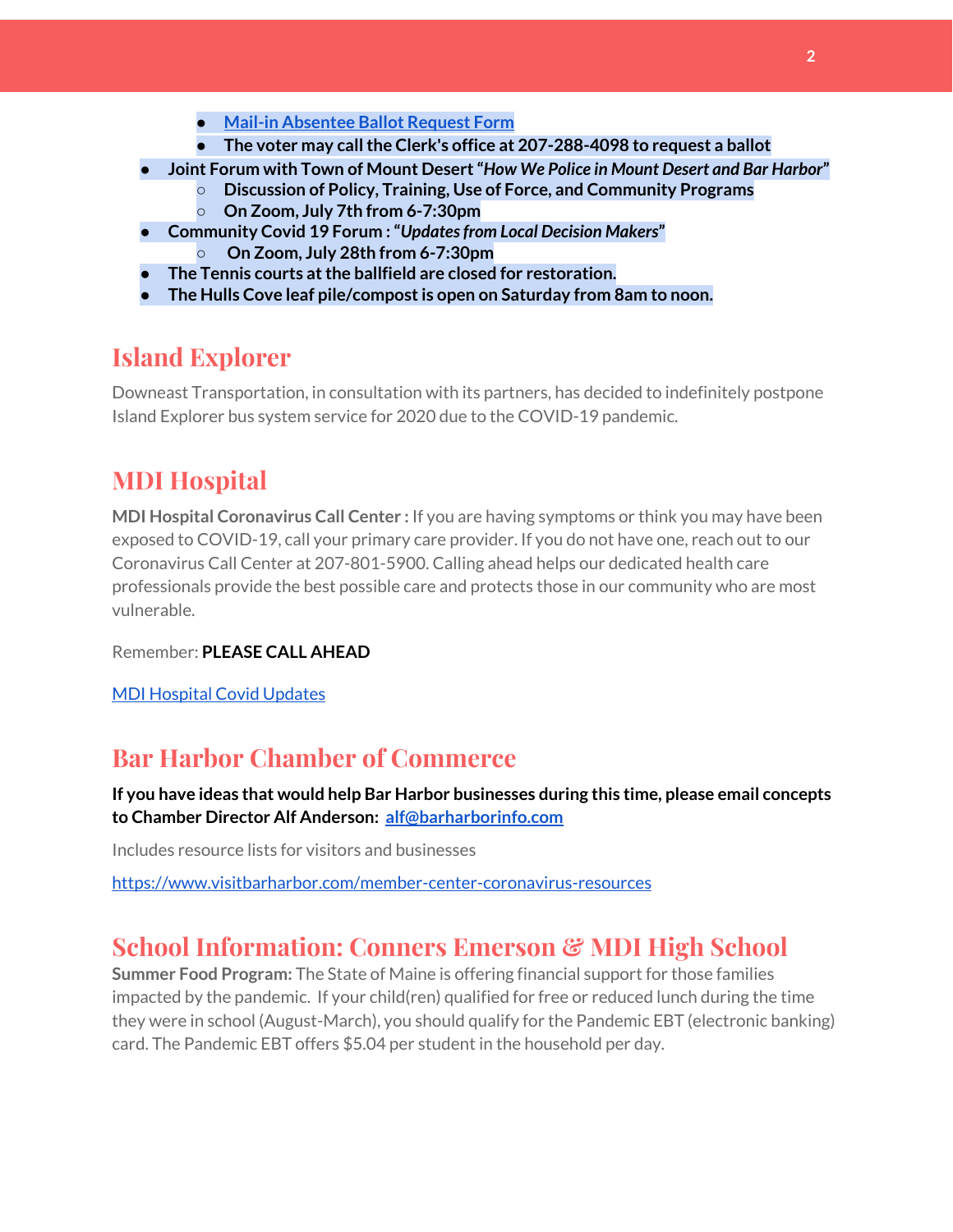Call 1-855-797-4357 and speak with an eligibility specialist, who will assist you in getting your card. (No more forms to fill out) You may also want to check to see if you qualify for SNAP or TANDF benefits.

Note: All information is confidential.

USDA [Pandemic](http://track.spe.schoolmessenger.com/f/a/j6GQx4nFl3Rld4Q68tYCuA~~/AAAAAQA~/RgRgu5_JP0SlaHR0cHM6Ly9tYWlsLmdvb2dsZS5jb20vbWFpbC91LzAvP3RhYj1jbSNzZWFyY2gvZnJvbSUzQStiZWVzbGV5L1doY3RLSlZyQ0NUS1JmUldCTFdkUVpGZ2pUVlhNdkRwUVpIa2NoRkJCc3NGcHJxZEtnWFF3S05Tamt3R1RxTFpaS21wTkRHP3Byb2plY3Rvcj0xJm1lc3NhZ2VQYXJ0SWQ9MC4xVwdzY2hvb2xtQgoARkls2l72Ls-jUhhiYXJoYXJib3JqZXdlbEBnbWFpbC5jb21YBAAAAAE~) EBT program

#### **School Emails and Websites**

<http://www.mdirss.org/> Latest email update from [Principal](https://docs.google.com/document/d/1OKDsYNtOgV0FI9xAcXwQvenOKLV0S2vBg1o5jtu5CrE/edit?usp=sharing) Haney MDI High School - Retrieve and Return Latest email update from Conners [Emerson](https://docs.google.com/document/d/1v3pgkG6Q-9S3gisuUIj4etPVDwgBKl4P00JBkvZr-kk/edit?usp=sharing) School - Summer Food program Latest email update from [Superintendent](https://docs.google.com/document/d/1fzeCbc8gpTSKmUaDoQH1Avx5PVl-h0reFphXrT1eUNA/edit?usp=sharing) Marc Gousse - Safe Return to School Advisory Group

# **Mental Health**

[National Alliance on Mental Illness Maine](https://www.namimaine.org/) [Maine DHHS - Hotlines/Crisis Numbers](https://www.maine.gov/dhhs/hotlines.shtml) Crisis [Services](https://www.sweetser.org/programs-services/services-for-adults/crisis-services/)

# **Acadia National Park**

**See latest [alertfrom](https://www.nps.gov/acad/planyourvisit/conditions.htm) ANP : Current Conditions**

**● Carriage roads are now open to bikes**

# **Land & Garden Preserve**

The Asticou Azalea Garden is now open each Thursday through Sunday from 10 a.m. to 2 p.m. until at least early August.

Thuya Garden and the Abby Aldrich Rockefeller Garden remain closed for the time being. Notifications of opening schedules will be published as they are finalized.

Little Long Pond, Asticou Landing, Terraces and Lookouts are open daily from dawn to dusk.

Land & Garden [Preserve.](http://r20.rs6.net/tn.jsp?f=001c2c44O_Y4Bmt5GaCvu5yAYkz89M8Lwr9w3wPmKga-jL0VkXmrA_iCBnJWeKd-r-c_wiOF7jNYC-QzXJMviI1ynfM6TwSp8c5otfuaSIRTDcq5nn2rk6dJCDjoN3eBqPHJKFYoFyk9hM2S6_Umc9OISkK5B4CYWoH5SoIKNOTrvM=&c=hkvlfXnwmFjdodNWvqArIvDg3SgMq59MugFS-G4pB0EsTcKrtCXmmw==&ch=dosMVM0pVLoaympYuEEiXtIerW5cx-__Cn3S8zZpZ16TXMeGogAN8g==)

## **Community Resources**

**● Healthy Acadia [Newsletter](https://mailchi.mp/healthyacadia.org/june15_2020) 6/15**